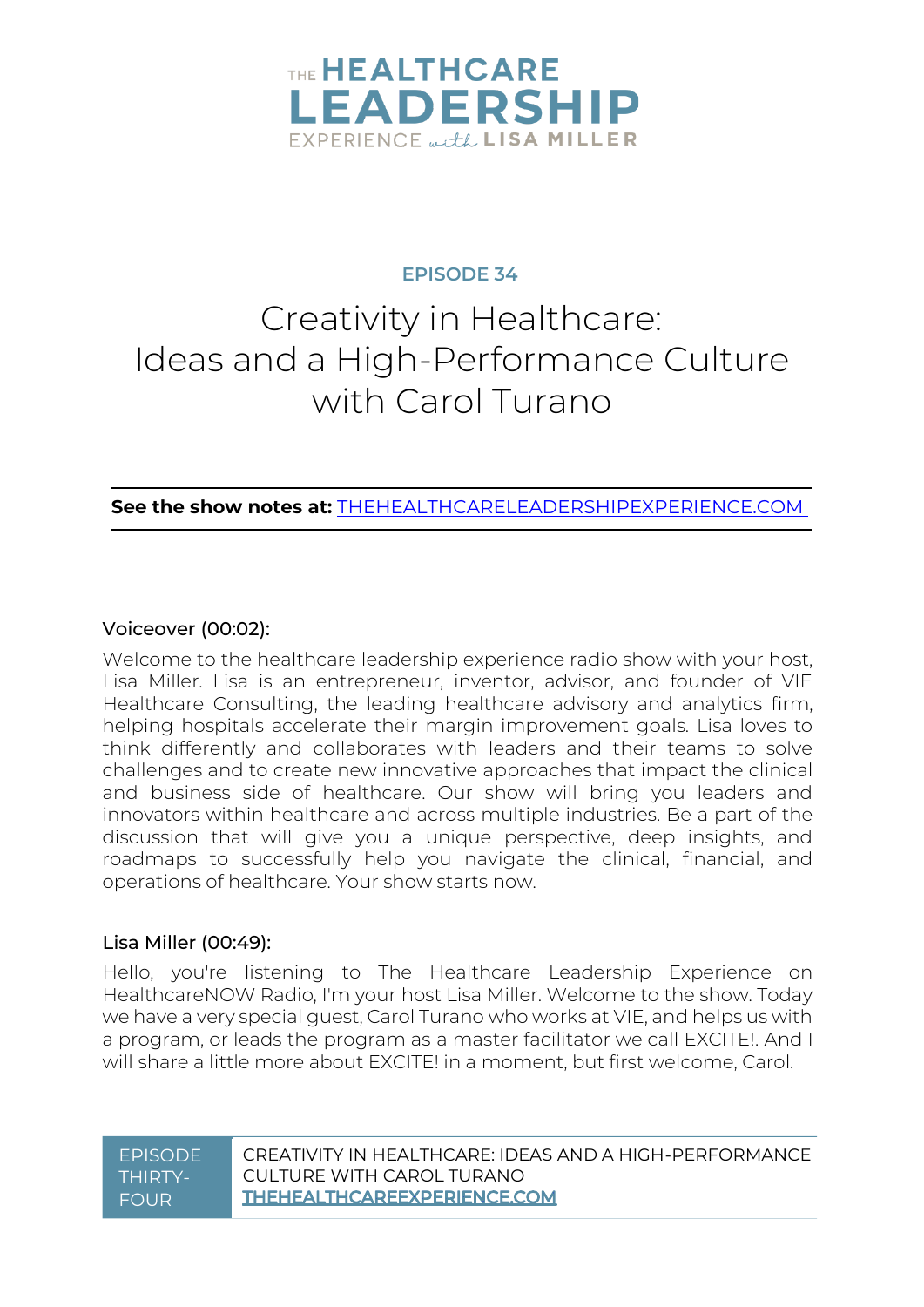

### Carol (01:15):

Thank you, Lisa. It's a pleasure to be here. I'm, I'm happy to be talking with you.

#### Lisa (01:20):

Great. So as just an entree into what we're gonna talk about today, which is experiential learning, and the physicality of being on a ropes course, and integrating that into a learning atmosphere, can you give everybody your career, your experience? It's a little more diverse and interesting, and just how you became to, you know, add experiential learning and being a ropes course instructor into your career?

#### Carol (01:50):

Okay, great. So I'm a licensed social worker. So I did therapy with teenagers, and families, and adults for years through a grant-funded program that was based in a school district. It was really an interesting profession 'cause we had the ability to do various things. We were able to implement all kinds of programming that we thought would help families, individuals grow therapeutically. So I did that. I was a college athlete prior to, you know, my work experience, my professional work experience. That's kind of my background. That's where I came from.

#### Lisa (02:32):

So interesting because I picked up a nuance I hadn't thought about previously. And I wanna bring it into the conversation. And what made you decide that you wanted to add ropes course to your kind of expertise and your skillset? Since you, since you are a social worker, you know, you're a therapist, you work with kids really in, um, kind of helping them through their challenges. I think there's an interesting correlation there. What made you decide to become, uh, an instructor and really also teach and help other people become instructors?

#### Carol (03:05):

Right. So it's an interesting story. I was taking students away for, you know, an experience in the summer. And it was my first introduction to a ropes course. And I was hooked. I was hooked from the moment I started. It kind of grabbed me and, you know, took that part of me, my athletic part. And then it kind of

| <b>FPISODE</b> | CREATIVITY IN HEALTHCARE: IDEAS AND A HIGH-PEREORMANCE |
|----------------|--------------------------------------------------------|
| <b>THIRTYA</b> | CUI TURF WITH CAROL TURANO                             |
| <b>NEOUR</b>   | THEHEALTHCAREEXPERIENCE.COM                            |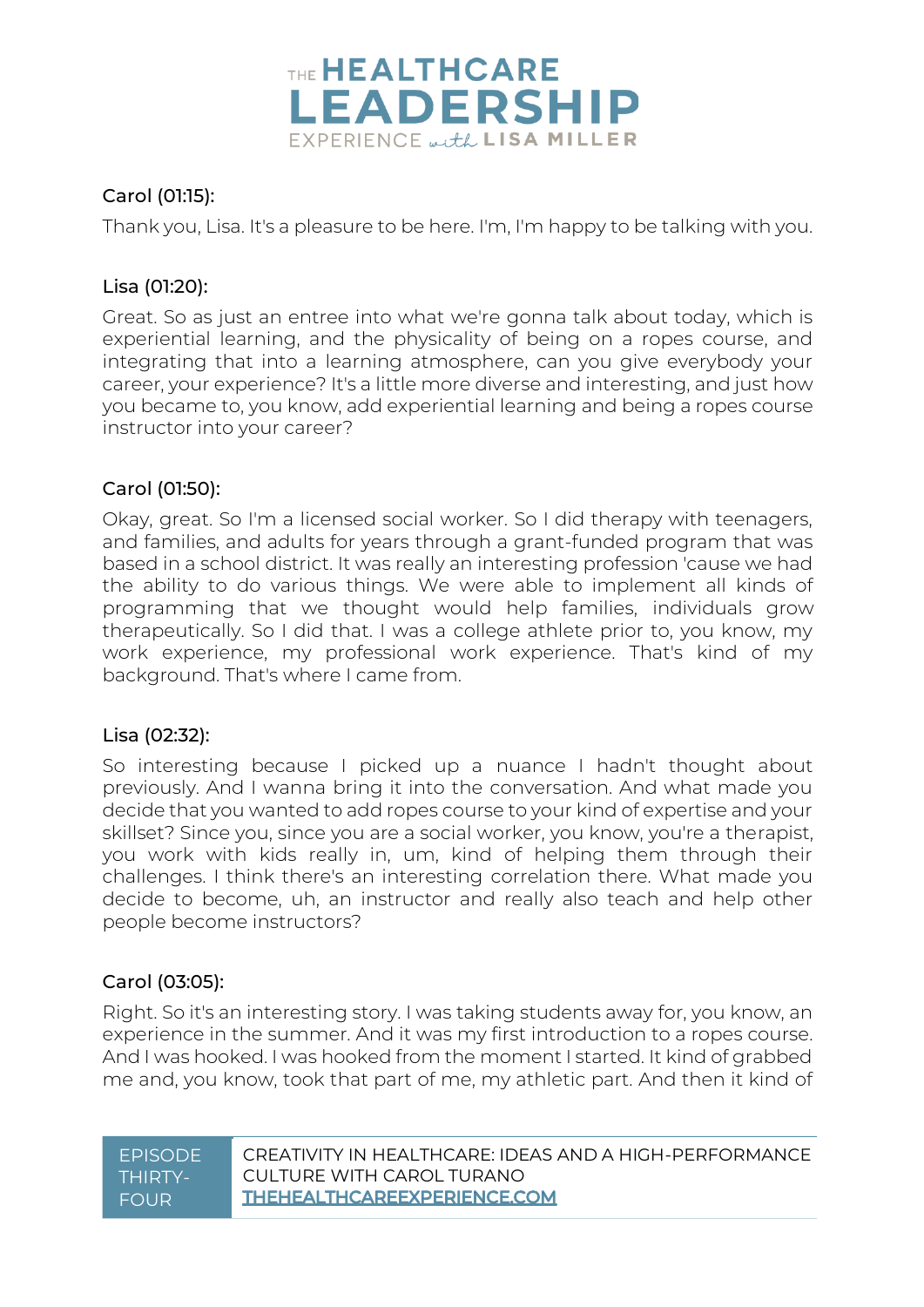

meshed it with my therapeutic part and I said, "Wow, this is amazing." And from that moment on, in my head, I was like, "Yeah, we're gonna to do this. I'm gonna do this. This is gonna be a really great therapeutic learning tool for me."

#### Lisa (03:46):

So it's interesting because you saw the correlation with your students and it being another therapeutic way to have breakthroughs, and for them to learn in an environment, can you just take our listenership through a ropes course experience so they can visualize what that is?

#### Carol (04:08):

Absolutely. So the thing about the ropes course is it really melds all the types of learning that individuals have. Like, some people are, uh, kinesthetic learners. Some people are visual learners, and some people are auditory learners. And then some people, you know, we all learn through an experience that connects to emotions. The program begins very lightly with icebreakers, you know, your typical icebreakers, name games and those kinds of things. So as a group, we get to know each other on a personal level via name.

#### Lisa (04:42):

So I wanna jump in for one second, 'cause I know this, and I want you to continue. Remember when we did this at one of our hospitals? And I can't remember the woman's name, maybe you'll remember it, but we had a Csuite executive, and then a manager who it really didn't work well together, but because of the icebreaker, but they would crack up when they saw each other in the hall. And it really embarked for them on a new relationship, a new working relationship. And I can't remember what her name was.

#### Carol (05:10):

I don't remember her name, but I remember the experience, yeah.

#### Lisa (05:13):

Yeah. So give the audience an example of the name game. Like for you, uh, you have to, like, an adjective in your first name. So you could be curious Carol,

| <b>FPISODE</b> | CREATIVITY IN HEAI THCARE: IDEAS AND A HIGH-PERFORMANCE |
|----------------|---------------------------------------------------------|
| THIRTY-        | CUI TURF WITH CAROL TURANO                              |
| <b>FOUR</b>    | THEHEALTHCAREEXPERIENCE.COM                             |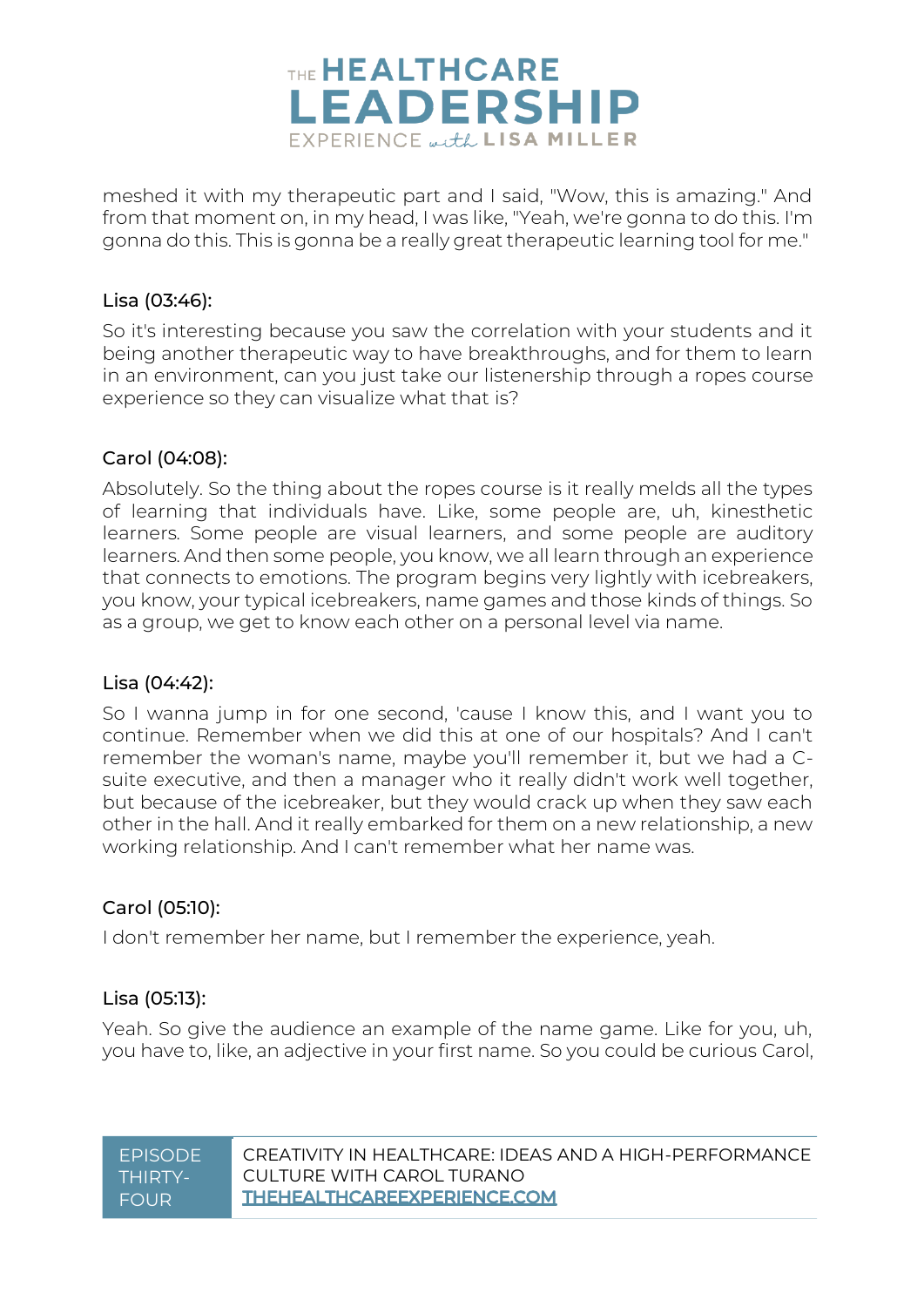

but this name that she had for herself was just so bold and everyone just cracked up and it, it just, it was like a, a mini breakthrough.

#### Carol (05:29):

Yes. It's part of the initiatives of, you know, breaking people down and, and getting a group of people who either work well together, and kinda changing that working relationship, you know — as well as people who don't even know each other coming together in a very short period of time, and feeling like they have this long term comradery. So one of the games that we would always do is a adjective name game. So if my name's Carol, 'cause we were on a ropes course and we did crazy things, I would always call myself Courageous Carol, right? And I would always say the more crazy it was or, you know-

#### Lisa (06:04):

Fun.

#### Carol (06:04):

Yeah. The more fun it was, people are gonna remember your name or your adjective, right? So it was always fun to see some people, you know, pick their adjective. And so that was one of the games. And so you would say hello to everybody and you would have to say their adjective as well as their name.

#### Lisa (06:20):

And what else do you do beyond that? Now we do the icebreakers, but what else is part of that experience? You know, just as an overview.

#### Carol (06:27):

Right. So it's a step program, basically you get to know each other by name. And then the next thing we do, it's called a, um, initiative. And it's kind of like a little bit of a problem-solving game, right? So it kind of moves them into the problem solving, or the brainstorming, or the working together in creating this communication that they need to use. We had rules. You couldn't say mean things to people. If you said something that was a negative comment to somebody you owed 'em, you know, a put up-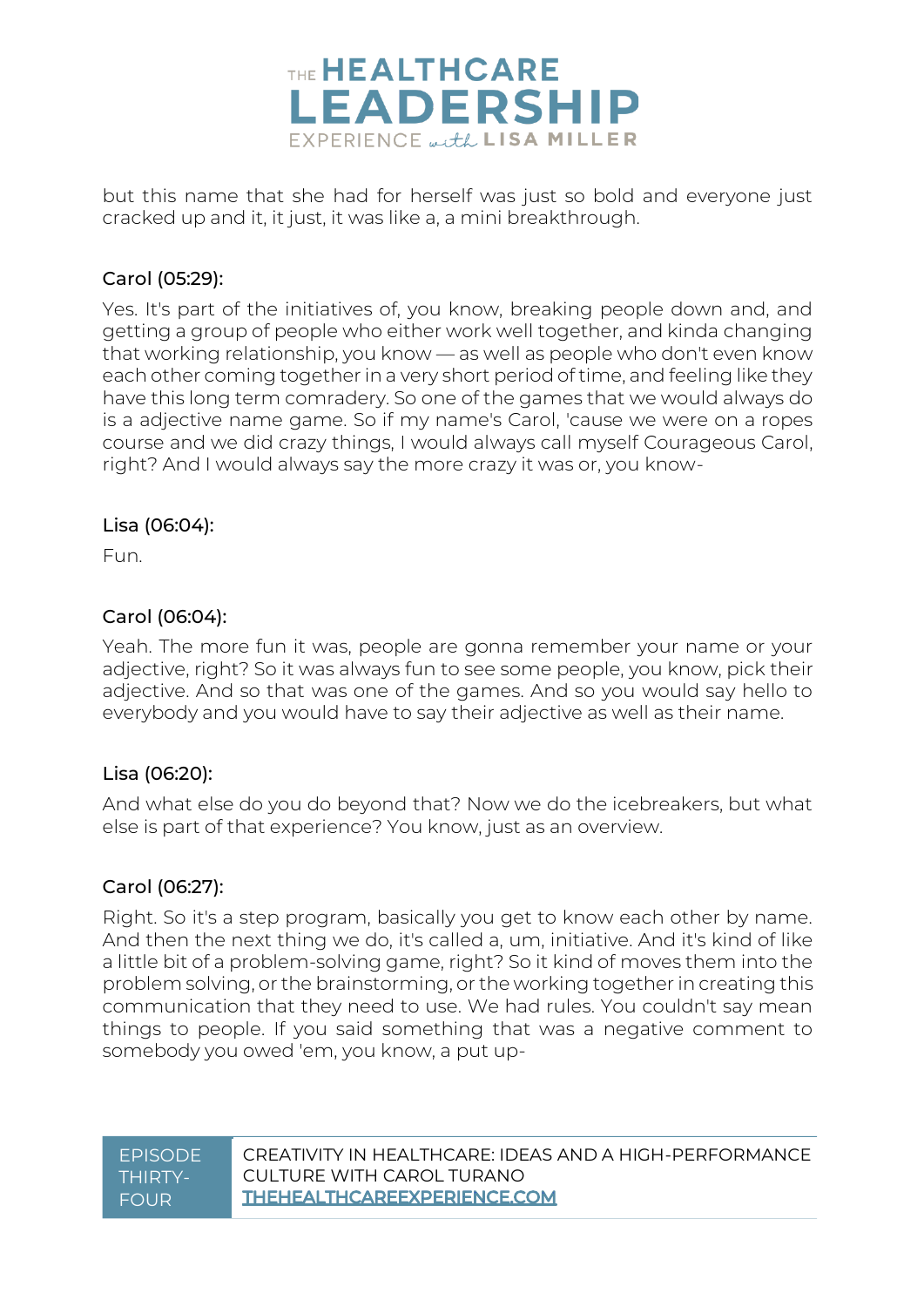

#### Lisa (06:58):

What does that even mean? We have a culture of kidding around, but our kidding around is a backhanded meanness, you know? Like, so you won't even allow that. You don't even allow, you know-

#### Carol (06:58):

No.

#### Lisa (07:08):

... just people in a slight way to do a tear down. You know, everything is, and then you have to owe them a couple of pick me ups

#### Carol (07:08):

Put ups.

#### Lisa (07:15):

Put ups.

#### Carol (07:15):

Yeah.

#### Lisa (07:15):

So, and a put up, can be like, oh, you know, I like your shoelaces. It's, it's fun. And people crack up, but I think it's, that always for me, reminded me of our use of language. And you know, if we really wanna engage in a way we've, we've gotta be positive. And sometimes we don't do that so well.

#### Carol (07:33):

Right. It recreated the boundaries for the communication for the group to really feel comfortable to share ideas or thoughts without feeling, oh, somebody's gonna put me down. So anytime there was a put down, we stopped what we were doing, and we waited for the person who did to put

| <b>FPISODE</b> | CREATIVITY IN HEALTHCARE: IDEAS AND A HIGH-PERFORMANCE |
|----------------|--------------------------------------------------------|
| THIRTY-        | CUI TURF WITH CAROL TURANO                             |
| <b>FOUR</b>    | <b>THEHEALTHCAREEXPERIENCE.COM</b>                     |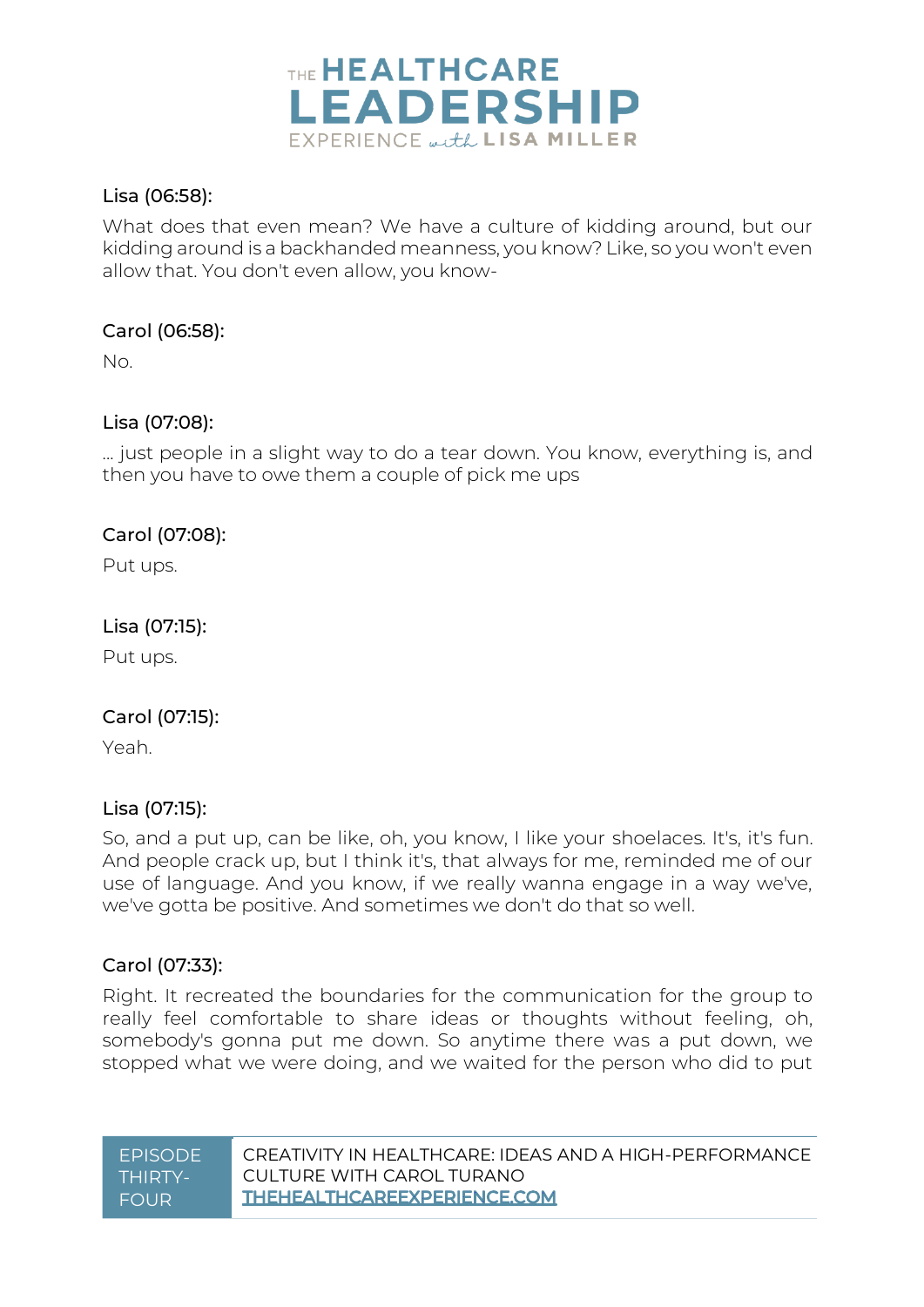

down to give that person the, you know, that other person two put ups. And it really stopped it very quickly, you know.

#### Lisa (07:56):

Yeah. It did. And people are funny, 'cause then they have to say, like, really, a couple of really nice things, you know, really thoughtful things. And it also is, uh, a state change too. You know, it did stop things right away. So it leads me into really the heart of our conversation today, and my second question. And so about 15 or so years ago, I came to you and said, what if we could bring your outdoor experiential training ropes course inside. Now, we've taken some hospitals and we've, we've done some of those activities and you've done it quite a bit. Not just for teens, you've done it for businesses, colleges, but I thought, wouldn't it be unique if we could take this outdoor experience and bringing it inside in like a two-hour workshop, we call it EXCITE! It's between 12 and four 14 people, could we replicate that indoors?

And you, at the time you were like, "No, Lisa, this can't be done. The whole purpose is to be outside. Look VIE, at VIE we've done it. We've got great stories 'cause we've done it. Yeah, I think twice now. And we did it, you did it. Together, we kind of put together EXCITE!, which is, you know, engaging employees for excellence and continuous improvement for their ideas and innovation within team environment. So it's, it's a little long, but it, it gets to the heart of the matter. So can you talk about maybe at first, when I said, can you bring this inside indoors? Can we replicate it? And then, you know, your thoughts as really it was successful. It is successful.

#### Carol (09:19):

Yeah. I remember that conversation very well. And I remember my internal thinking was, ugh, that just takes away from the whole idea of a challenge course, a ropes course, like, it's, it's physical, it's demanding. It requires you to step up out of your comfort zone and do all these things, and it's immersion. And those were all the things I really loved about it. And I thought, yeah, this can't really be done to the level that I would like to do it. You know, in an indoor setting for two hours, we were usually out for a whole day, sometimes two days, sometimes five-day programs. So, you know, you wanna pack that in. And so I thought it couldn't be done. And then in truly of fashion, you were like, "Well, just think about it, and let's just try it." And here we are discussing that it was really a successful endeavor for us. And yeah, we just had to change it. And I had a look at it because people that we were gonna do the program

#### EPISODE THIRTY-FOUR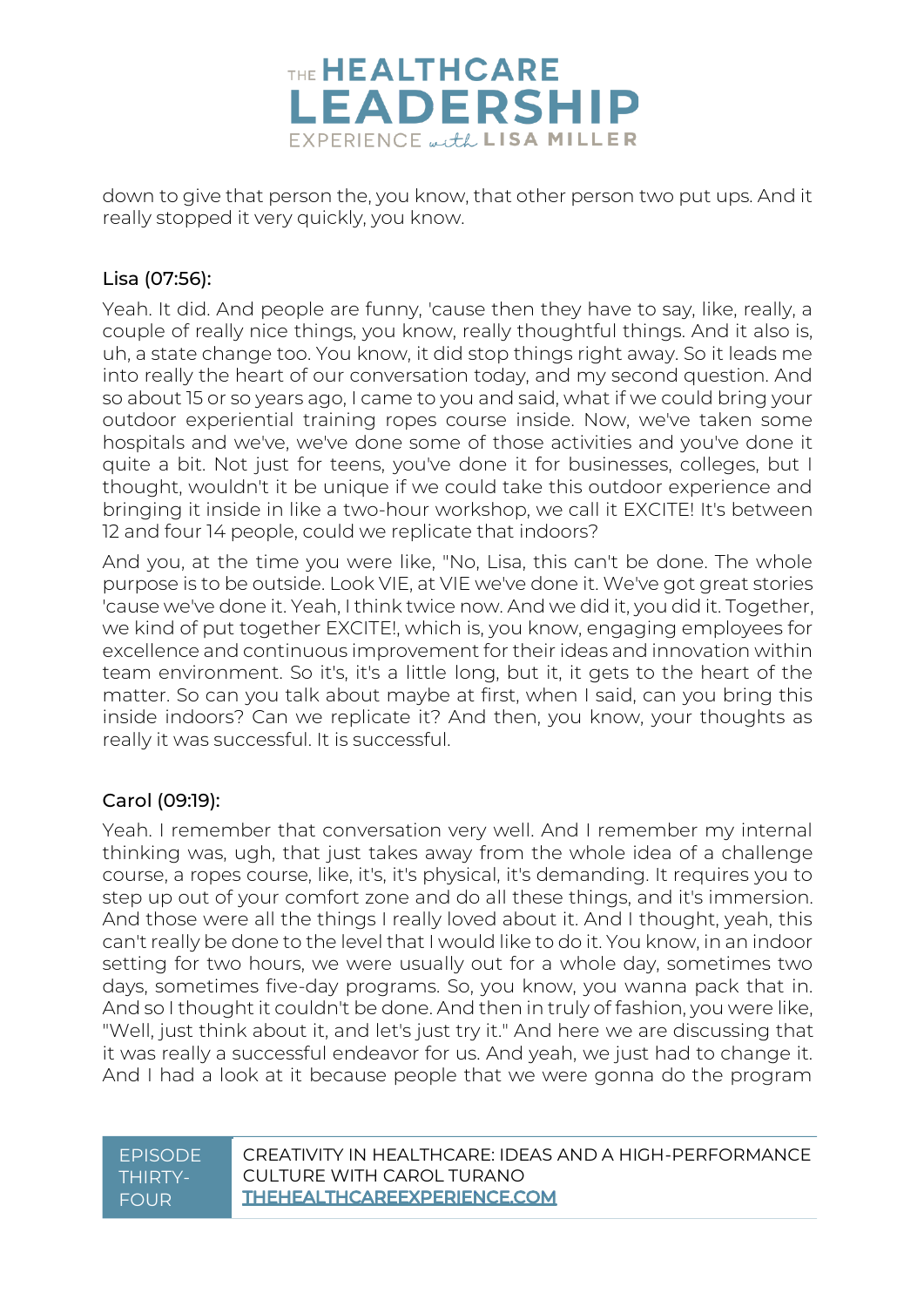

with didn't know what I knew that they weren't getting. This was all they knew, so for them it was really exciting and interesting and different, a different way to, to do a team meeting. So I had to get that outta my head a little bit of, you know, ugh, they're gonna miss out, cause they didn't know what they were missing.

#### Lisa (10:34):

Right. And the whole idea behind doing a site workshop from my perspective was doing all the things that you've done outside in a ropes course, which is engaging teams, making it fun, challenging, connecting — and then coming together and solving some kind of a strategic initiative challenge, or, you know, getting cost-reduction ideas from the group, or revenue marginimprovement ideas, or, or circled around a specific strategic goal. We do a lot of this around cost savings, of course. And it's interesting because, you know, innovation happens in three ways, right? It's a customer challenge we see and we're gonna innovate. It's an internal challenge, a manual challenge we look to innovate, or it's a facilitated shop approach it's centered around a specific initiative. And so really taking time, you know, really to look at all three, in fact, but creating this facilitated workshop time is so important.

And after our short break, I have a few more questions for you. If you're just tuning in, you're listening to The Healthcare Leadership Experience Radio Show on HealthcareNOW Radio. I'm Lisa Miller, your host. Today I'm joined with Carol Turano. We're having a great conversation around experiential learning. I have a challenge for her soon to answer, and we're really discussing innovative approaches to solving challenges in this experiential environment.

The show was sponsored by VIE Healthcare Consulting, the leading healthcare advisory and analytics firm, helping hospitals accelerate their margin improvement goals. VIE has collaborated with healthcare leaders and their teams to accelerate their strategic initiatives and improve their financial performance since 1999. If you wanna learn more about VIE visit us at VIE, V-I-E, healthcare.com.

OK, Carol, we are back talking about EXCITE! workshop, kind of transitioning from outside to inside. And there're a couple things I wanna say. And we've done these programs over the years throughout the country. And we've had some great testimonials or things people have said, and, you know, everything from, oh, it's the best training I've ever received at a hospital. They were so excited to continue the process to, I now understand that I can turn a problem into an opportunity for a hospital.

#### EPISODE THIRTY-FOUR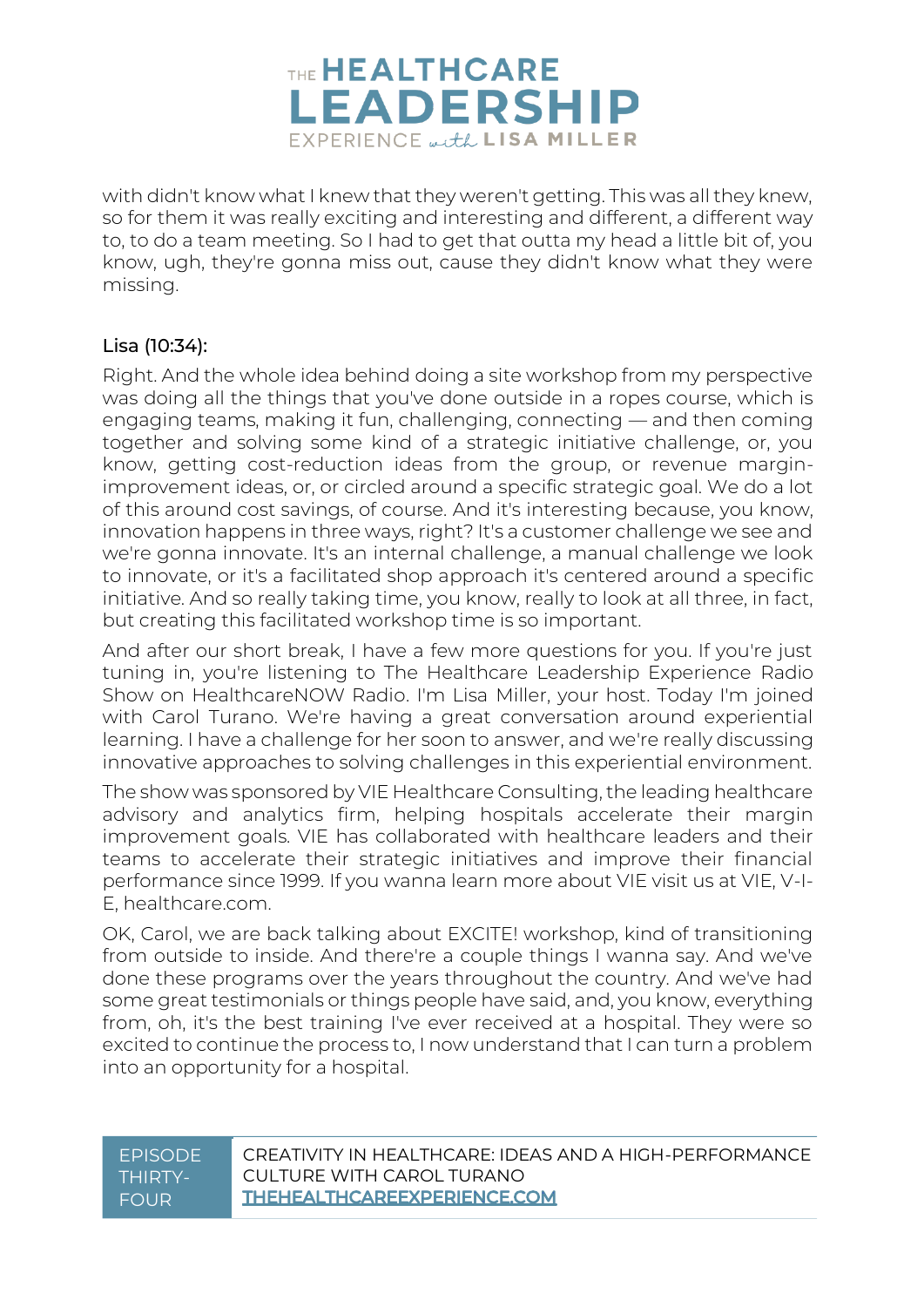

I even just have so many of these comments. And I remember, I don't know if you remember, we did one, that we kind of mix up leaders in different departments, and we make it cross-functional. And I remember the one where we started and she, this woman was a, a leader in the hospital, and she basically came in her arms crossed and, like-

#### Carol (10:34):

Right.

#### Lisa (13:09):

... not another one of these trainings. Do you remember that? I was just like, oh my goodness, the vibe is bad. This is gonna (laughs), this is gonna be tough. She's already showing everybody that she is not in for this experience whatsoever (laughs).

#### Carol (13:25):

Right. And so that plays right into the process of experiential learning is you really start it very easily with play and in a, it's done in a really fun, playful way. And people are like, you know, exactly, they come in and they're like, ugh, I don't have time for this. I have a million emails. I have all these things to do. And then all of a sudden through one of the icebreakers or, you know, you step up into one of the playful initiatives, you hook 'em somehow. And part of the process is you debrief after most of the exercises. And the idea is to bring it back to everyday life. Like, okay, that was a fun activity, but how do you bring that back to your daily life. And therapeutically, you know, you're asking people to see how they've problem solved out here in experiential world? How do you bring that back to your personal life, your work life, but in, with hospitals, it was, how do we bring this back to the hospital? This was fun, but really the deeper meaning is what, how can we use this? How can we, you know, use this in a really great way?

#### Lisa (14:28):

Yes. And for our listeners, that leader who came in not engaged, ended up grabbing me at the end and saying, "This was fantastic. This was amazing. And uh, it's not what I expected. And I gained so much value, and everyone here did." And, you know, she approached me afterwards. So that's not an

| <b>FPISODE</b> | CREATIVITY IN HEAI THCARE: IDEAS AND A HIGH-PERFORMANCE |
|----------------|---------------------------------------------------------|
| THIRTY-        | CUI TURF WITH CAROL TURANO                              |
| <b>FOUR</b>    | THEHEALTHCAREEXPERIENCE.COM                             |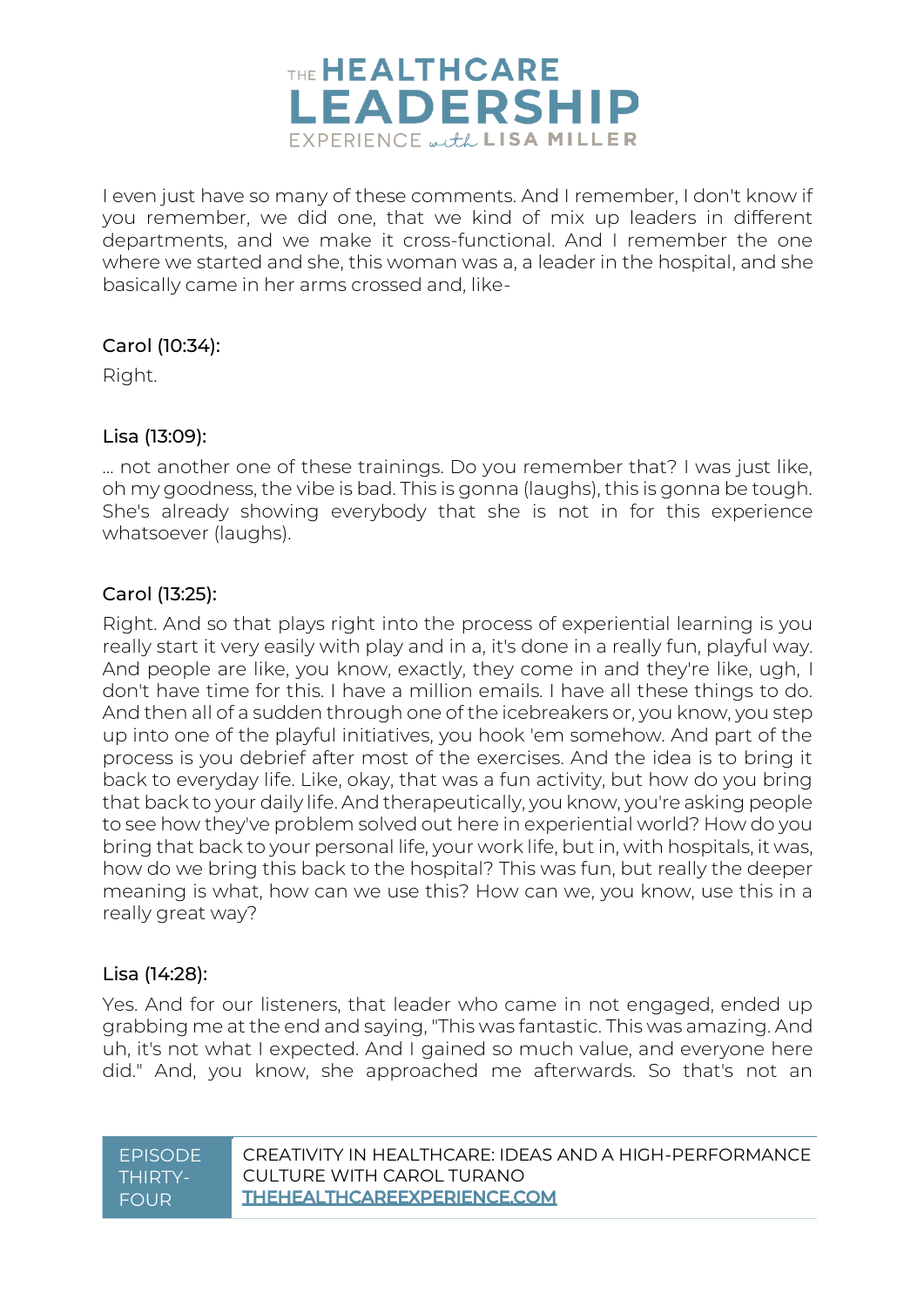

uncommon comment. And that's why I'm so excited to do the EXCITE! programs because you get to see these transformations within two hours. You get to hear people give ideas that you would never get. You just wouldn't, you get it in that environment. And this is a workshop that really is led by leadership. So they're seeing the ideas. They're very, it's very well implemented. And people feel good. I mean, they want to help, but they don't have the vehicle. And, and sometimes even the vehicle's not enough, it's the governorship, or, you know, the leadership saying, I wanna hear what everyone has to say, 'cause everyone is important part of the process.

So my next question is for you, can you highlight over the years breakthroughs you have seen on the ropes course, it could be whether with the businesses, kids, colleges, and even with our work in EXCITE!, any moments or insights or things that you have that are particularly important for the audience to hear?

#### Carol (15:42):

I think every time I run a program, there's a significant experience that I remember from that program. Somebody faced a challenge or overcame a fear, especially out on the course, doing a zipline through the woods or climbing up 30 feet on a telephone pole when you're connected just to, you know, a rope and I'm standing at the bottom, and they're 250 pounds, and I'm 110, and they're like, "Really, Carol, you've got me?" And I'm like, "I don't have you. The system has you." You know, I'm just helping the system along. So it was just always an experience watching somebody go past their comfort zone in many ways — physically, emotionally, taking a risk, giving an idea, you know, during one of the workshops, there's just so many, and I think the idea of people having an opportunity to speak.

And, and part of the process, I don't think we even said this was… throughout the process even from the start, we kind of do these fun little activities, what, that we call whip arounds that require everybody to speak. And they don't even realize they're actually giving input, and they are and then all of a sudden as the program goes on, the process just takes over, and everybody's just used to giving information. So where in a regular session or learning session, say with a hospital, you have people that sit there and don't open their mouth for two hours. In our program, they do, they, they're kind of required to do it. They don't even realize it, cause it's in a playful way in the beginning. And then as you get into the more difficult challenges, they're comfortable and they've already spoken multiple times throughout that experience, and it just happens. Yeah, and you don't have that person that doesn't speak. We just don't really allow that during the program.

#### EPISODE THIRTY-FOUR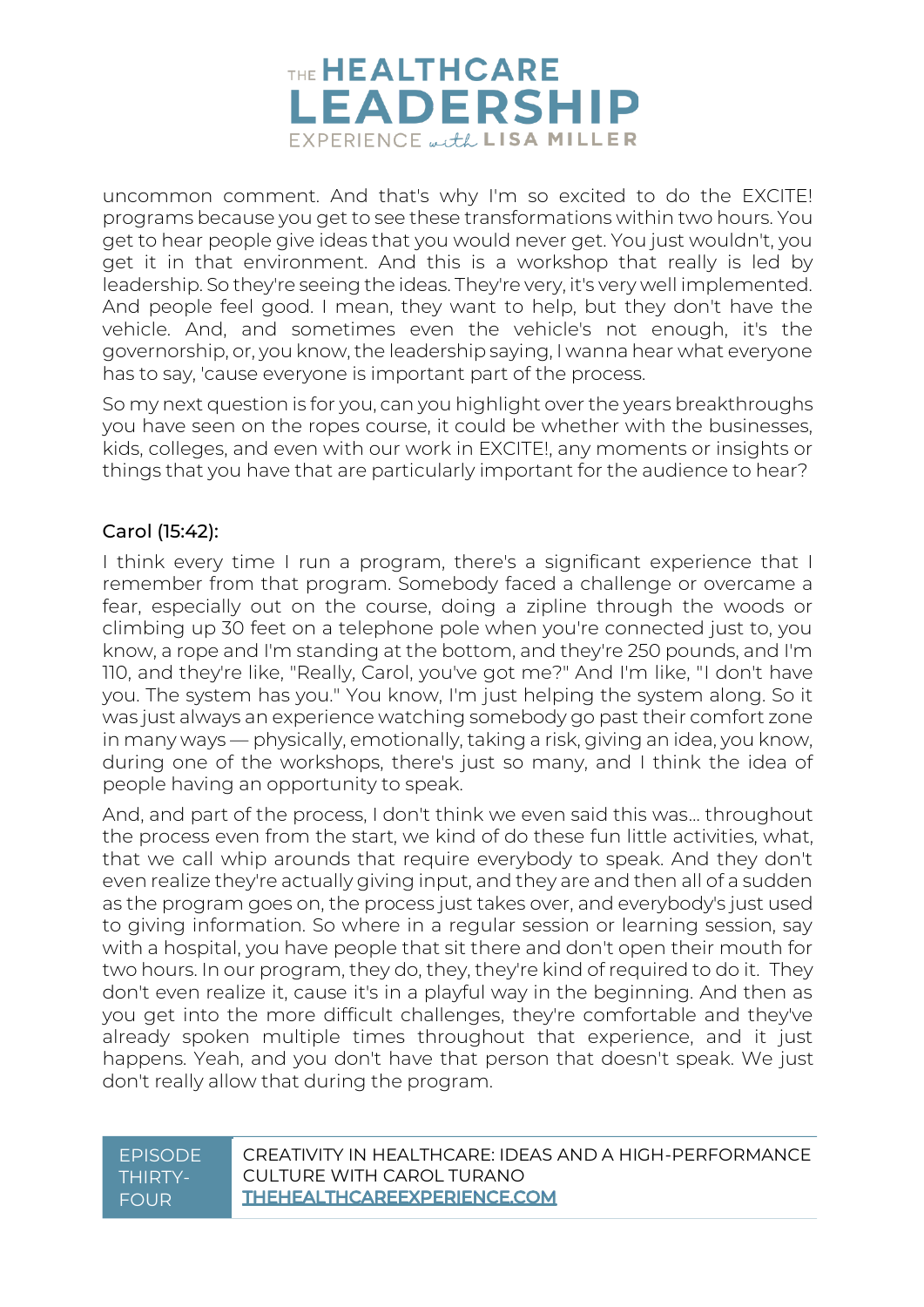

So, it's interesting too that you've mentioned a lot of other things, but I would say probably one of the things that sticks out the most was this young woman that was there with us. She played on a college team. She was on a full athletic scholarship. So everybody would assume that climbing, you know, all over a ropes course or a challenge course and all that would be easy for her. And she got about six feet off the ground and just froze. Just couldn't do anything. You know, we talked her through it. We let her take her time. We gave her all the time she needed. And we were like, "okay, this is your limit?" She was like, "Yes, yes, yes." We were like, "All right, go one more step. Just go one more step." And finally she went one more step and then she froze there. And then we were like, "Can you take one more step?"

And then before we knew it, she was at the top of the pole and actually did the activity, did the element. It was a high element. And when she came down, it just was this huge breakthrough. And, and we were like, how do you take that back to the basketball court? You know, you play for a division one basketball team, you know, this was something that you stopped 6 feet off the ground. You, you continued to go another, you know, 25, and then walk across a wire, you know.

#### Lisa (18:44):

…one step at a time.

### Carol (18:45):

One step at a time. I, I think she exploded after that, and they ended up having them an amazing season, the team.

#### Lisa (18:53):

Mm-hmm (affirmative). Yeah. I remember that.

#### Carol (18:54):

During that season that year-

### Lisa (18:55):

Mm-hmm (affirmative).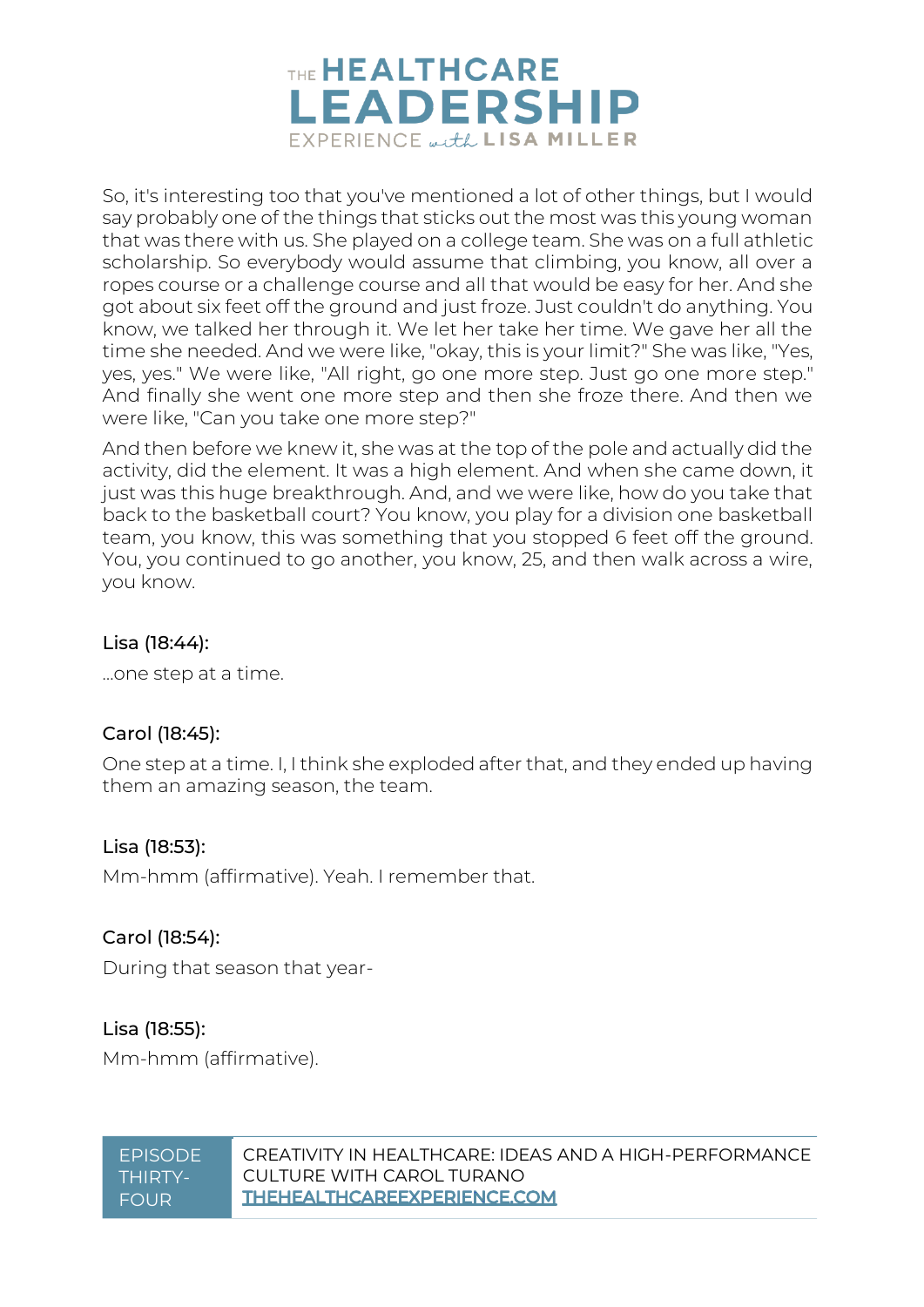

#### Carol (18:56):

You know, they came back and the coaches were just, they were just like, wow, we used all the things we learned, you know, all those activities and icebreakers, we would start our practices that way. And we would do some looking around and find some really new activities, but you guys just catapulted us to really look at our basketball practices differently as well. That was big.

#### Lisa (19:17):

That's a great story. I had one in mind, but I'm not gonna tell it because that one is so great that I want everyone to, to hear it again and think about it. It's so extraordinary. And so, we have one final question as we wrap up, but I do want everyone to know, you know, the reason why I felt like bringing it in the hospital was so important. It was that there is a certain physicality on the ropes course. And, and not to say that everyone can't do it, but I think there are limitations. So I thought, well, how could everybody gain the value and the experience of doing a workshop like this, but not having the physicality. And so that was a secondary reason not that we couldn't offer this outside to hospitals, but I think there are some limitations. So I think the indoor EXCITE! program really allows that to not have that elements of the high, the zip and all these other things that probably might limit some people, you know.

#### Carol (20:10):

Yeah. I agree. And we just gave them the different challenges — challenges that really affected them, their organization.

#### Lisa (20:18):

That's right.

### Carol (20:18):

It was still challenging, but in a different way.

#### Lisa (20:21):

Exactly. So the final question is, and of course I've already somewhat pitched this to you. And so you've had some time to think, but it's a challenge and the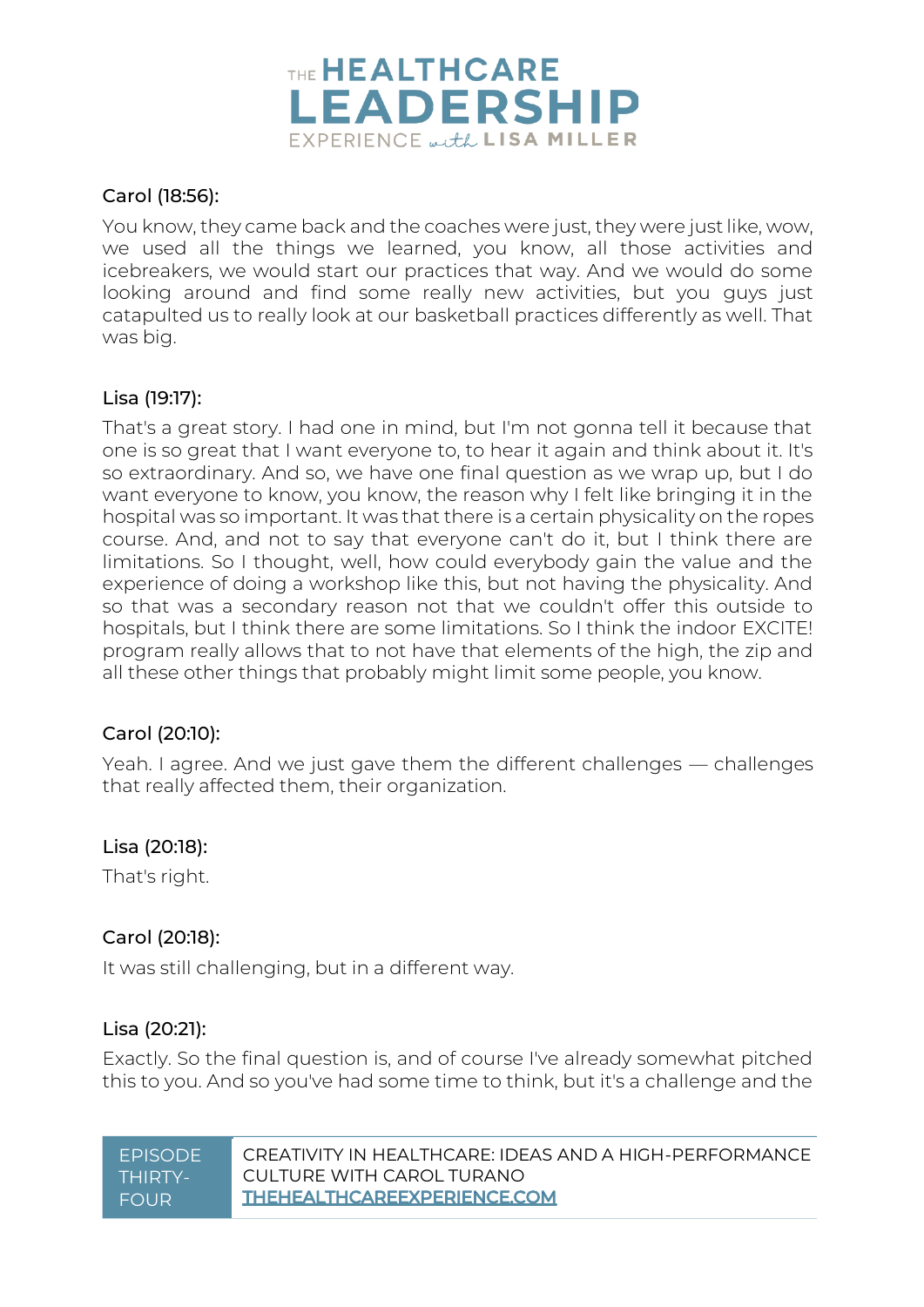

audience will hear us kind of talk through this in the last few minutes. Now it's 2022. And we've all been through COVID, unfortunately, you know, still going through the challenges in the pandemic. So I I've now asked you a different, what if question, and you know, what if, or how can we bring EXCITE! workshops virtually, right? How can we create this experiential experience via a virtual Zoom or otherwise setting? And the floor is yours, Carol.

#### Carol (20:57):

So I'm sure the audience knows my response. It's the same as it was in the beginning. No, it's probably, you know, you lose, I felt like so much, but again, I'm gonna have to come back to the fact that the audience that's stepping into a virtual learning experience doesn't know what they're missing.

#### Lisa (21:16):

Or what the other opportunities are, right? Or what the others look like, right?

#### Carol (21:20):

And so, you know, I would initially say no, but now seeing other people do virtual immersion experiences, uh, one being, like, like, a Tony Robbins, it's hard to say, you know, how do you do a Tony Robbins' seminar? A 5-day seminar virtually and, and really get the full experience. And I think it's possible. I just think-

#### Lisa (21:42):

So I have a question for you. So that's a great example. So Tony Robbins now, you know, is doing these virtual workshops, which he swore he would never do. He said, absolutely no, I'll never do it. So when he, his business is really, one of his businesses to be out engaging with people in large stadiums and large venues. And so when 2020 happened, he said, okay, I'm gonna go to Vegas, they'll never close down Vegas, Vegas closed. I'm gonna go to movie theaters and I'll have the virtual experience, they closed movie theaters. Okay, I'm gonna take it to churches. They'll never close churches, they closed churches.

So it forced him, just like I'm saying to you now to think of something different for those who don't know, I would check it out. Tony, does he created a whole new area, an office, or I would really say a building where he could have literally hundreds of thousands of, of people in this very experiential Zoom room. And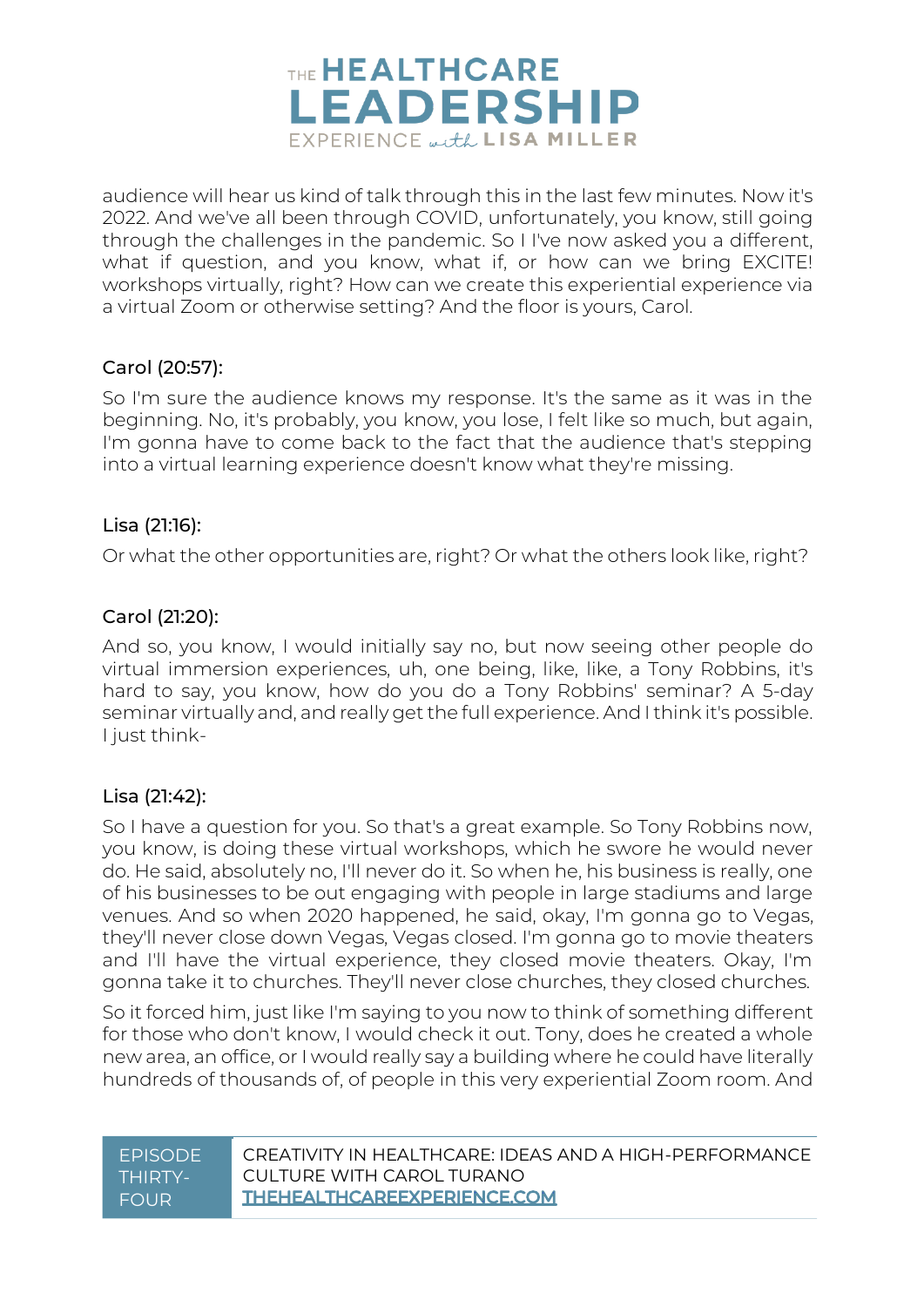

he has people come in to keep the energy high. And he has recreated a virtual event that has the same energy as if you were in a regular Tony event. And it's remarkable. And you've experienced it so have I, and until you experience it, you wouldn't think that he could maintain that energy and the connections, and everything he does, what he does, it connects with the audience, and now he's able to connect with millions more people than he could ever connect with.

#### Carol (22:59):

Exactly. And I had been to seminars live and thought, you know, it's almost impossible. I just didn't think it was possible. And he did it. He was able to do it. It's a different experience, but it's still a really great experience. And he really was able to get people totally immersed. And it was amazing. So I think it's possible. Yes. I'm gonna say yeah.

#### Lisa (23:23):

Okay. So you have to say yes. So everybody's listening now in 2022, Carol will be creating, or recreating our EXCITE! program, our EXCITE! workshop. It's gonna be a virtual EXCITE! Workshop. And we'll be working on that in the next 90, 120 days, probably ready for second quarter. And we'll be hearing more about that.

Carol, this was fun. I really enjoyed you being on our radio show. And if you wanna learn more about Carol's work at VIE with her EXCITE! workshop, you can reach out to me to learn more about the workshop in general, but, um, available on LinkedIn or lMiller@viehealthcare.com. And if you've got suggestions on future programming or topics you wanna talk about, please let me know. This radio show is for you. And we wanna continue to bring innovative conversations and people onto the show. And you know, people can collaboratively learn together.

So thank you for listening to The Healthcare Leadership Experience Radio Show on HealthcareNOW Radio. I'm Lisa Miller, the host, please join us for other radio shows and you can listen to The Healthcare Leadership Experience on other podcast apps. Thank you.

#### Voiceover (24:33):

Thank you for joining Lisa Miller for this episode of The Healthcare Leadership Experience Radio Show sponsored by VIE Healthcare Consulting. If you

| <b>FPISODE</b> | CREATIVITY IN HEAI THCARE: IDEAS AND A HIGH-PERFORMANCE |
|----------------|---------------------------------------------------------|
| THIRTY-        | CUI TURF WITH CAROL TURANO                              |
| <b>FOUR</b>    | THEHEALTHCAREEXPERIENCE.COM                             |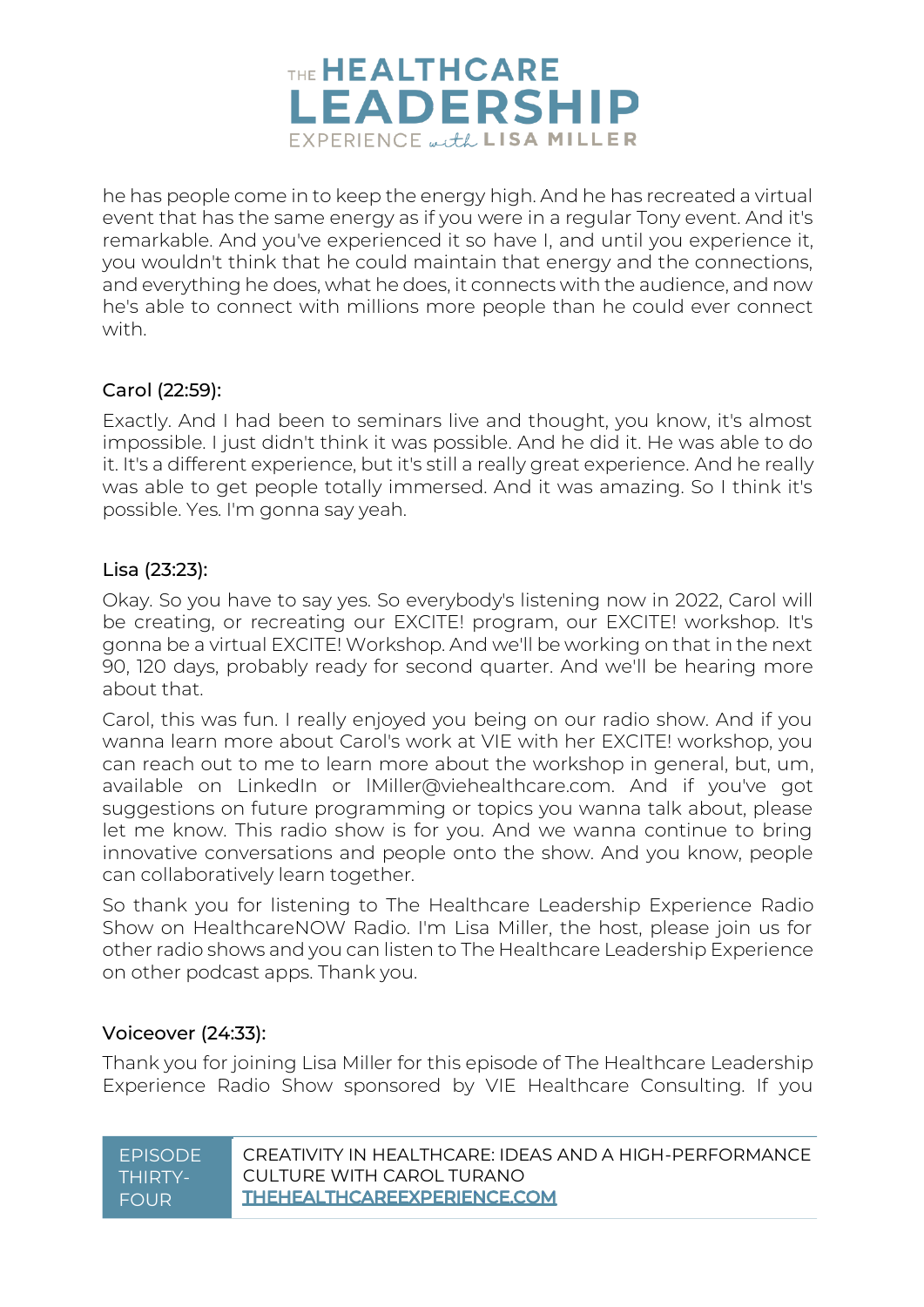

enjoyed the show, subscribe so you can automatically get notified when new shows premiere weekly. Don't forget to leave us a review, some more healthcare leaders like you can discover us. This show is on HealthcareNOW Radio, Apple Podcast, Stitcher, Spotify, Pandora, and other major podcast platforms.

To reach out to Lisa personally, you can join the conversation on LinkedIn where Lisa continues to have discussions on the business of healthcare.

You can find links to Lisa's other social platforms in the show notes or at viehealthcare.com. The Healthcare Leadership Experience Radio Show is the think differently communication for healthcare leaders. And we are honored to have you tune in. Join us next week for another episode of The Healthcare Leadership Experience Radio Show.

#### Leah (25:27):

Hi, this is Leah. You are listening to my mom's podcast, The Healthcare Leadership Experience.

#### Fernando (25:34):

Hi, this is Fernando. If you would like to speak with my mom, just email her.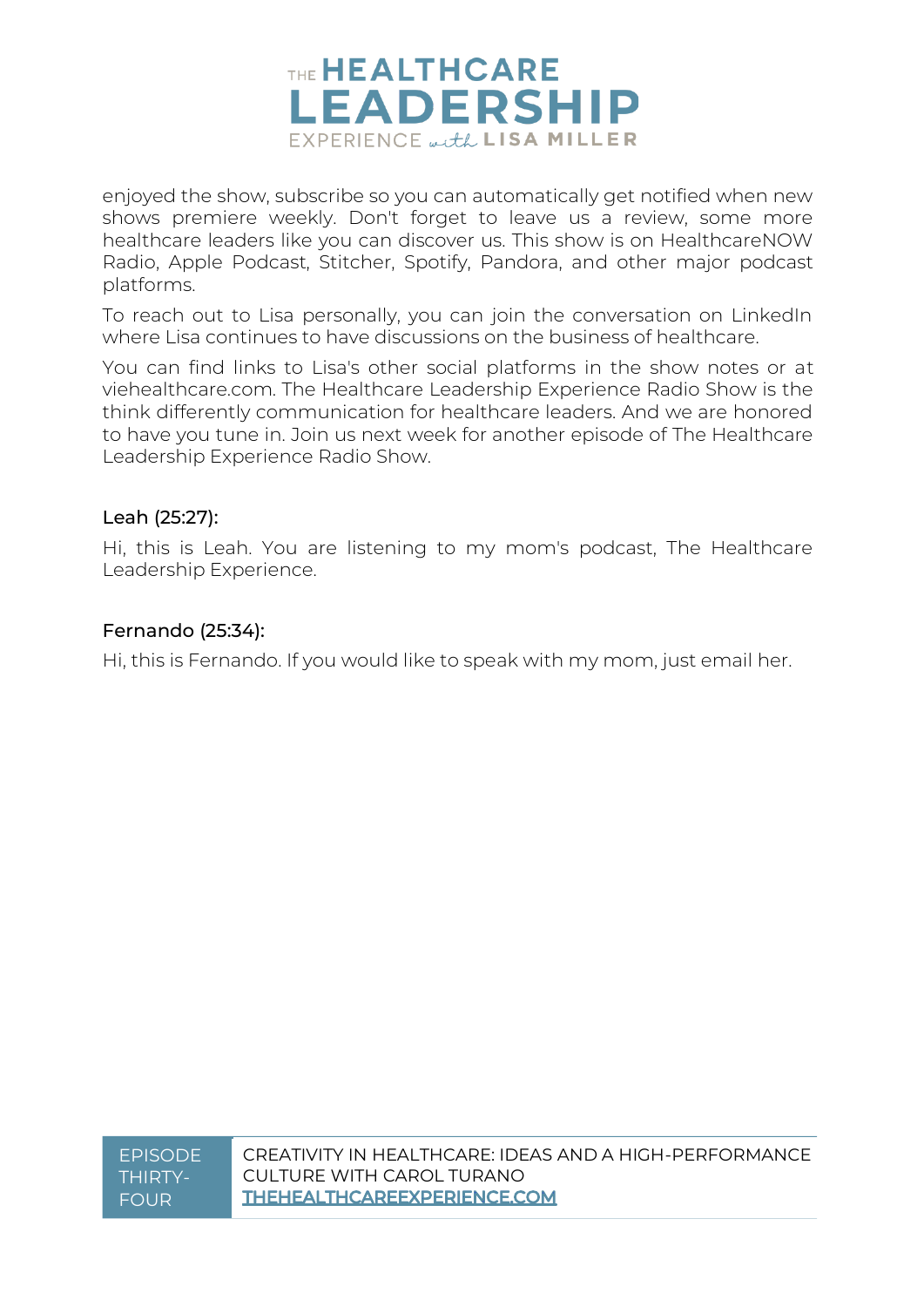## THE HEALTHCARE **LEADERSHIP** EXPERIENCE with LISA MILLER

#### MEET LISA MILLER



*It's important for hospitals to have a clearly defined cost savings strategy with purchased services as a component to that strategy. We provide our clients with a focused roadmap to achieve those savings through our expertise since 1999*

Lisa Miller launched VIE Healthcare Consulting in 1999 to provide leading-edge financial and operational consulting for hospitals, healthcare institutions, and all providers of patient care.

She has become a recognized leader in

healthcare operational performance improvement, and with her team has generated more than \$720 million in financial improvements for VIE Healthcare's clients.

Lisa is a trusted advisor to hospital leaders on operational strategies within margin improvement, process improvements, technology/ telehealth, the patient experience, and growth opportunities.

Her innovative projects include VIE Healthcare's EXCITE! Program, a performance improvement workshop that captures employee ideas and translates them into profit improvement initiatives, and Patient Journey Mapping®, an effective qualitative approach for visualizing patient experience to achieve clinical, operating, and financial improvements.

Lisa has developed patented technology for healthcare financial improvement within purchased services; in addition to a technology that increases patient satisfaction through front line insights.

Lisa received a BS degree in Business Administration from Eastern University in Pennsylvania and a Masters in Healthcare Administration from Seton Hall University in New Jersey.

She is a member of the National Honor Society for Healthcare Administration – Upsilon Phi Delta. Her book *The Entrepreneurial Hospital* is being published by Taylor Francis.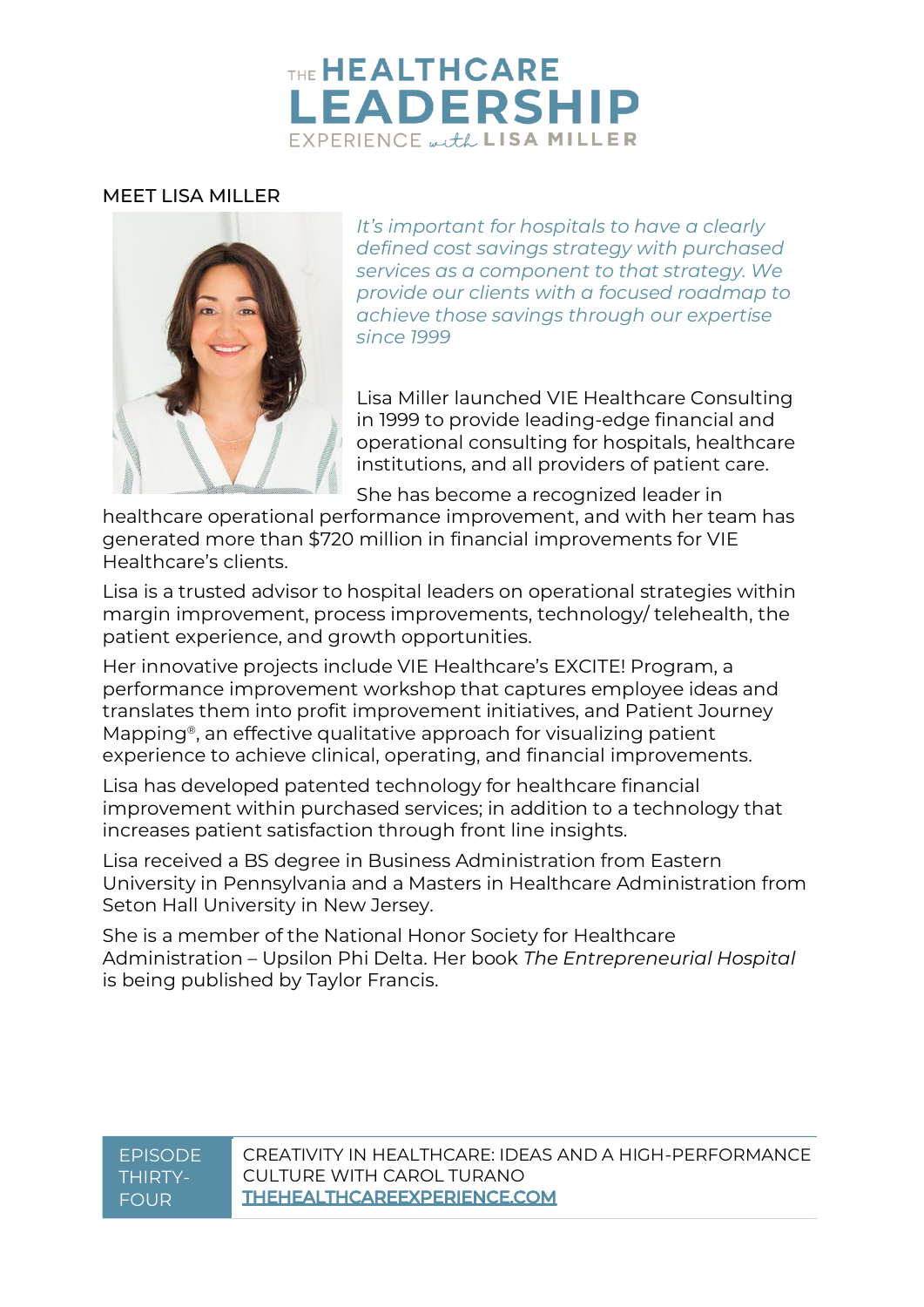## THE HEALTHCARE **LEADERSHIP** EXPERIENCE with LISA MILLER

#### MEET CAROL TURANO



*Everyone has untapped potential and hidden strengths. Working with VIE Healthcare® Consulting I empower our clients to leverage theirs to maximize cost saving initiatives, deliver innovation and transform patient care.*

With her extensive experience in team building programming and group facilitation, Carol Turano facilitates VIE Healthcare® Consulting's innovative EXCITE! Program.

Carol cultivates the multiple skills and talents of healthcare providers to enable long-term growth and progress. In addition, she applies creative thinking to offer transformative insights and solutions. These strategies empower hospitals to overcome organizational challenges, generate powerful ideas and rapidly implement cost savings initiatives.

Her unique strengths include the ability to enable hospital employees to explore and fulfill their own potential.

Prior to joining VIE Healthcare® Consulting, Carol worked as a Licensed Social Worker delivering therapeutic services for individuals, groups and families. A four year athletic scholarship also instilled in carol a lifelong determination to succeed both on a personal and professional level. In addition, she has over two decades of experience coaching sports teams.

These diverse qualities enhance the skills Carol brings to her role with VIE Healthcare® Consulting. Her coaching, problem solving and leadership capabilities also deliver a fresh perspective to maximize the benefits of EXCITE! Training programs for our clients.

Carol is a certified/Trained Low and High Ropes Course Facilitator responsible for creating experiential learning programming for diverse groups including students, military platoons, collegiate athletic teams, teaching staff and businesses.

#### EPISODE THIRTY-FOUR